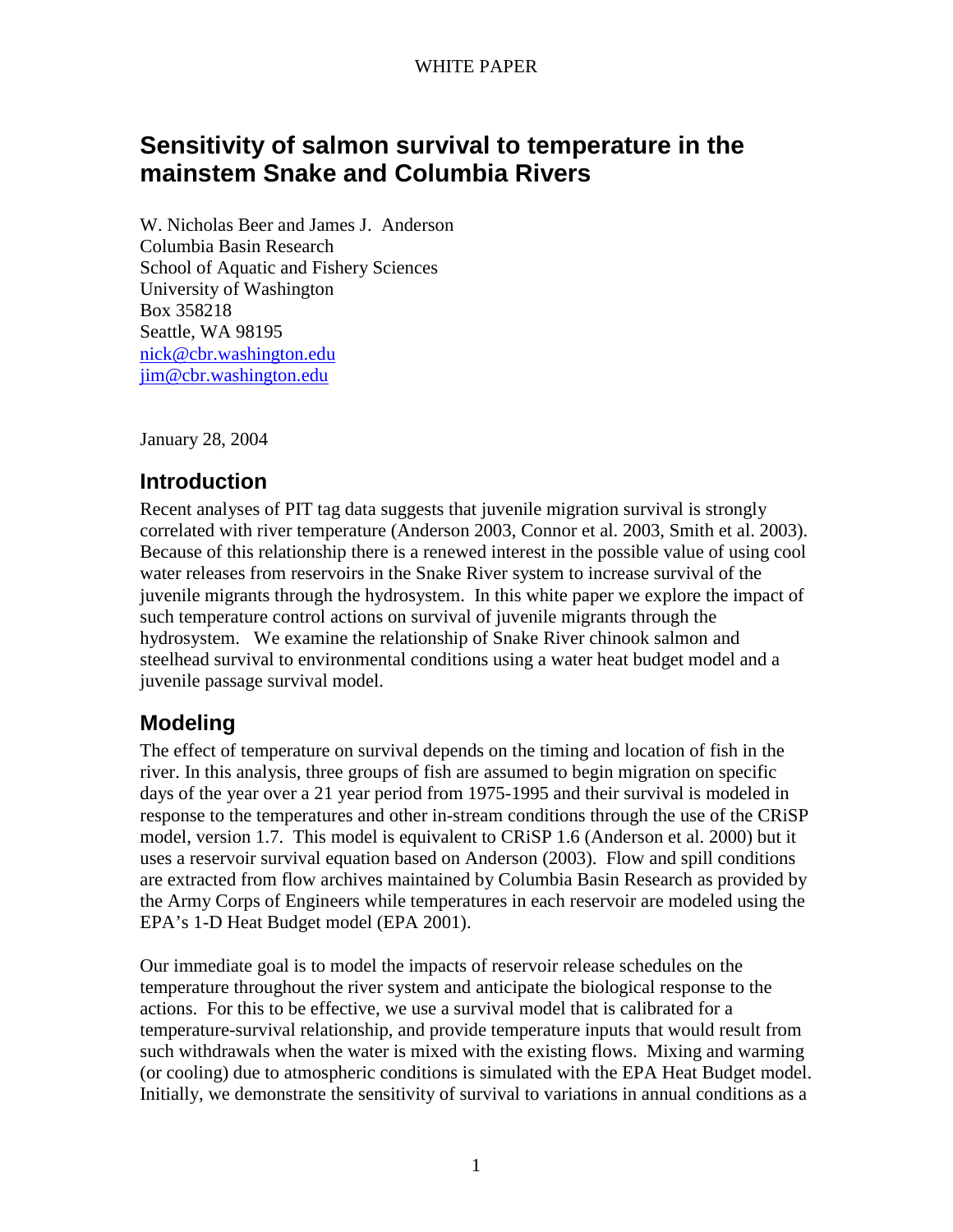retrospective analysis. Subsequently, we assume that there is an unlimited supply of cool water available in the storage reservoirs such that the inputs to the hydrosystem can be completely controlled.

For each hypothetical set of environmental conditions, a release of yearling chinook, subyearling chinook and steelhead are tracked as they move through the hydrosystem with the CRiSP1.7 passage model. The release timing is identical in all scenarios. The hydrosystem operations other than spill and flow are set to reflect conditions in the years of operation. The hydrosystem operations including fish guidance efficiency and spill efficiency are set to reflect 2002 conditions. In the scenarios no fish are transported.

# **CRiSP data requirements**

Survival is a function of temperature in CRiSP1.7 as developed by Anderson (2003). Management actions such as altering spill and flow also affect survival due to their influence on Total Dissolved Gas levels and travel time variation, etc (Anderson et 2000). All of these factors are tracked through the hydrosystem as the smolts migrate. Temperatures can be modeled within CRiSP1.7 based on historic trends and general reservoir dynamics or introduced directly at multiple sites in the hydrosystem if they are known (historic) or anticipated (modeled).

CRiSP1.7 runs with water temperatures and flows specified at headwater locations and proceeds with management operations through input files or a graphical user interface to move water and fish through the hydrosystem. Flow and spill levels are obtained from historic records and remain unaltered in all simulations. Temperature values are specified at in-stream locations (dams and river confluences) and headwaters as daily averages and vary between the different scenarios.

# **Sources of CRiSP1.7 temperature inputs for simulations**

The most conspicuous approach to deriving temperature for analyses is to use the historical temperature records. These are available on the DART website (www.cbr.washington.edu/dart/river.html/). In this analysis we used temperatures at dams and river confluences as determined by the EPA "Columbia River 1-D heat budget model" (EPA 2001). The EPA Heat Budget model is run with various assumptions, and the temperature outputs at corresponding passage (CRiSP) model locations reported for direct use as inputs to CRiSP. We use this as the basis for all temperature values in these simulations.

In order to use the modeled values with confidence, they need to be sufficient for adequately creating historic conditions. This is not the same as being identical to historic observations. Observation errors, monitoring equipment biases and other influences weaken the quality of the observations as representing the conditions. During calibration of the EPA Heat Budget model, the developers estimated the difference between the observed and predicted temperatures when the model was run for the years 1990-1994 in a predictive mode i.e. without the use of observation data to filter the system state at each day's iteration. These predictive results are detailed in Appendix D of the EPA report (EPA 2001) and summarized here for illustration purposes (Table 1). The modeled and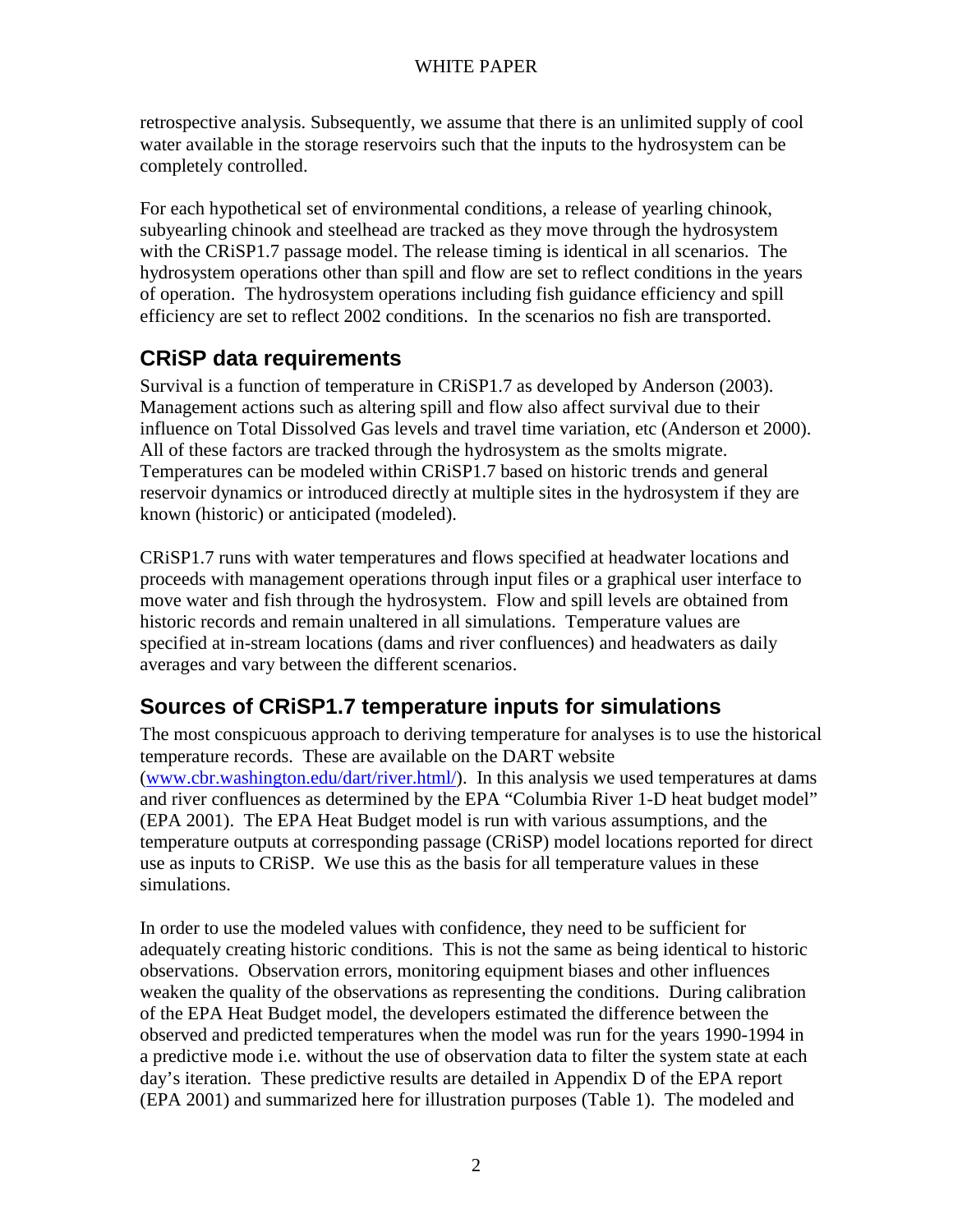observed value discrepancies were considered acceptable. In practice, when the heat budget model is run, water temperatures at each location and time step are processed with a Kalman filter (EPA 2001) so that both a modeled temperature and an observation contribute to the reported value and the input to the next computation. This approach has the effect of reducing the discrepancy between the reported and observed values.

| Site                | Mean<br>difference $\mathrm{C}$ | <b>Standard deviation</b><br>of difference |
|---------------------|---------------------------------|--------------------------------------------|
| BON Mar-Apr.        | 0.9                             | 1.0                                        |
| <b>BON May-June</b> | 0.4                             | 1.2                                        |
| <b>BON July-Aug</b> | $-0.4$                          | 1.4                                        |
| LGS Mar-Apr.        | 1.1                             | 1.1                                        |
| LGS May-June        | $-0.2$                          | 1.2                                        |
| LGS July-Aug        | 0.1                             | 1.5                                        |

**Table 1. Difference of EPA Heat Budget model accuracy is demonstrated by the difference between the mean observed and model predicted temperatures over the years 1990-1994.** 

There is some danger in creating arbitrary input scenarios for use in CRiSP. Travel time and survival are functions not only of temperature, but also flow and spill and these three variables are functionally related. The strongest factors affecting the relationship of these variables include rainfall, snow pack, in-season precipitation, air temperature, and solar radiation and together they create flows at particular temperatures throughout the year. Therefore, the predictions can become erroneous if we arbitrarily combine flow and temperature profiles from different sources and years or try to synthesize the environmental conditions completely.

# **Modeling scenarios**

In the CRiSP passage model, juvenile migrants were "released" in the tailrace of Lower Granite Dam as three distinct stocks one month apart. Their migration rates were based on the calibrations of the CRiSP model using PIT tag data up through 2002. Subyearling chinook were released on day of the year 78. Steelhead were released on day 108. Yearling chinook were released on day 138. The use of CRiSP is described in Anderson et al. (2000).

We use flow, spill and temperature records for 21 years of operations on the Snake and Columbia rivers as the basis for studying in-river survival variability, and then adjust the inputs to the system to correspond to management actions that would altered the headwaters temperature (Dworshak Reservoir on the North Fork of the Clearwater River and the Snake River at Anatone, WA). Also, we compared the survival in these scenarios to hypothetical scenarios where water temperatures were kept at a specified value for the entire length of the river. This effectively demonstrates the sensitivity of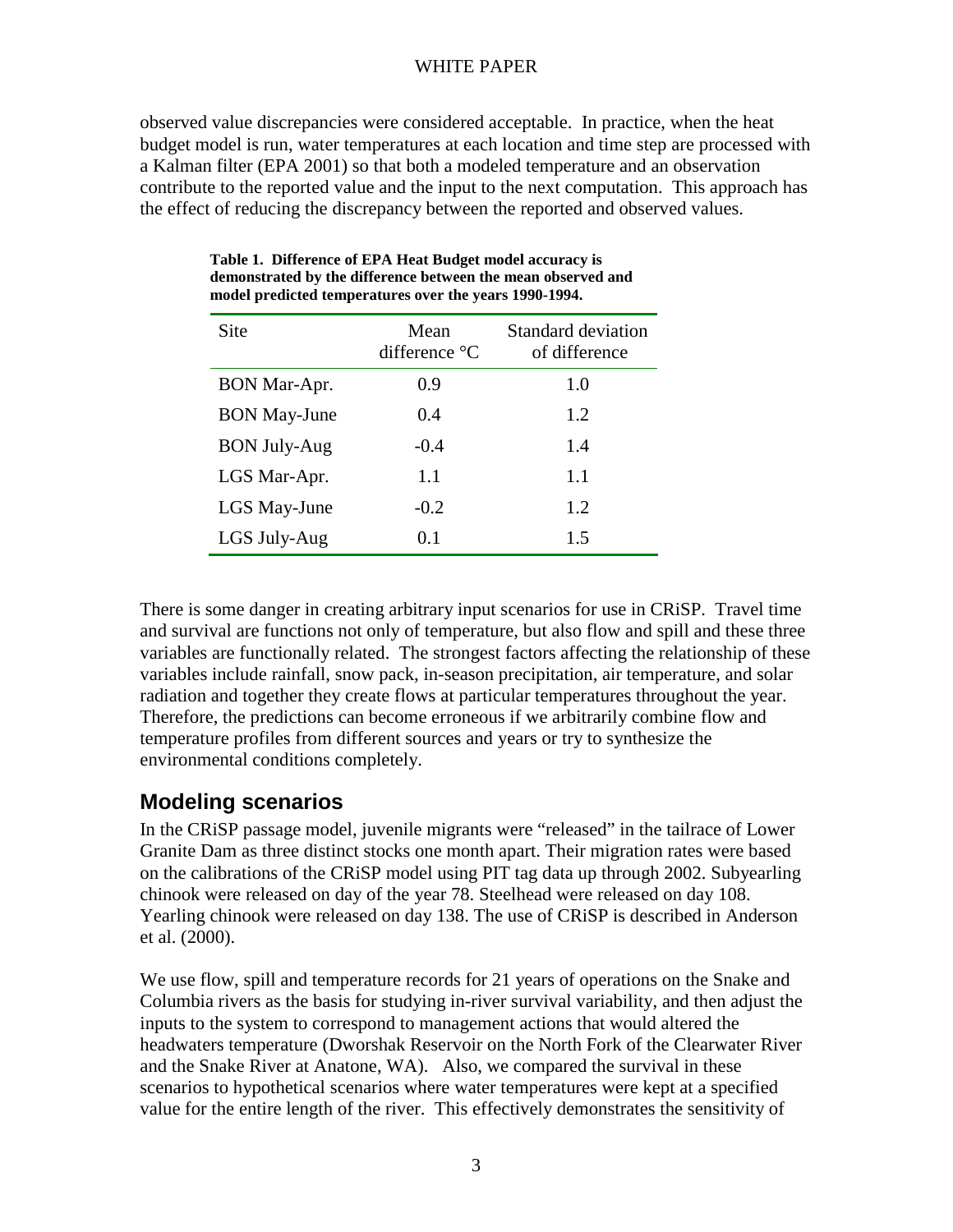survival to specific temperatures. Thus, the scenarios differ only in water temperatures as follows:

- 1. Retrospective run. Use only EPA modeled temperatures.
- 2. Constant temperature inputs. All tributary temperatures were held at  $12^{\circ}$  or  $16^{\circ}$ C.
- 3. Constant temperatures. Temperature is fixed throughout the entire river and year.

### **Scenario 1: Retrospective Run**

In order to characterize environmental conditions relative to each other, we ranked each year according to a meteorological index (Figure 1) and a flow index (Figure 2). The flow index is the average daily flow (feet<sup>3•s<sup>-1</sup>) recorded at the USGS gaging station at</sup> Anatone, WA on the Snake River between two specified dates during the juvenile fish migration. Several possible meteorological indices influence water temperature (solar radiation, wind speed, dry bulb temperature), and they interact to determine the heat flux that warms or cools the water as it moves downstream. For this initial screening we use the average dry bulb temperature  $(^{\circ}C)$  at Lewiston, ID between the same two specified dates during which the fish migrate. Finding the 25% and 75% quantile for both the flow and radiation rankings gives an index of high, normal and low years for the flow and temperature indices. For example, 1992 was a warm year with the highest solar radiation out of the 21 years and one of the lowest flow years. The migration dates during which the averaging is calculated begins 10 days before the release of the yearling chinook in the CRiSP1.7 model and ends 10 days after the release of the subyearling chinook, thus 81 days from day 68 to day 148.



dry bulb temperature (<sup>o</sup>C)

**Figure 1. Ranked average daily dry bulb temperature at Lewiston over 21 years. The vertical lines delineate the 25% and 75% quantiles.**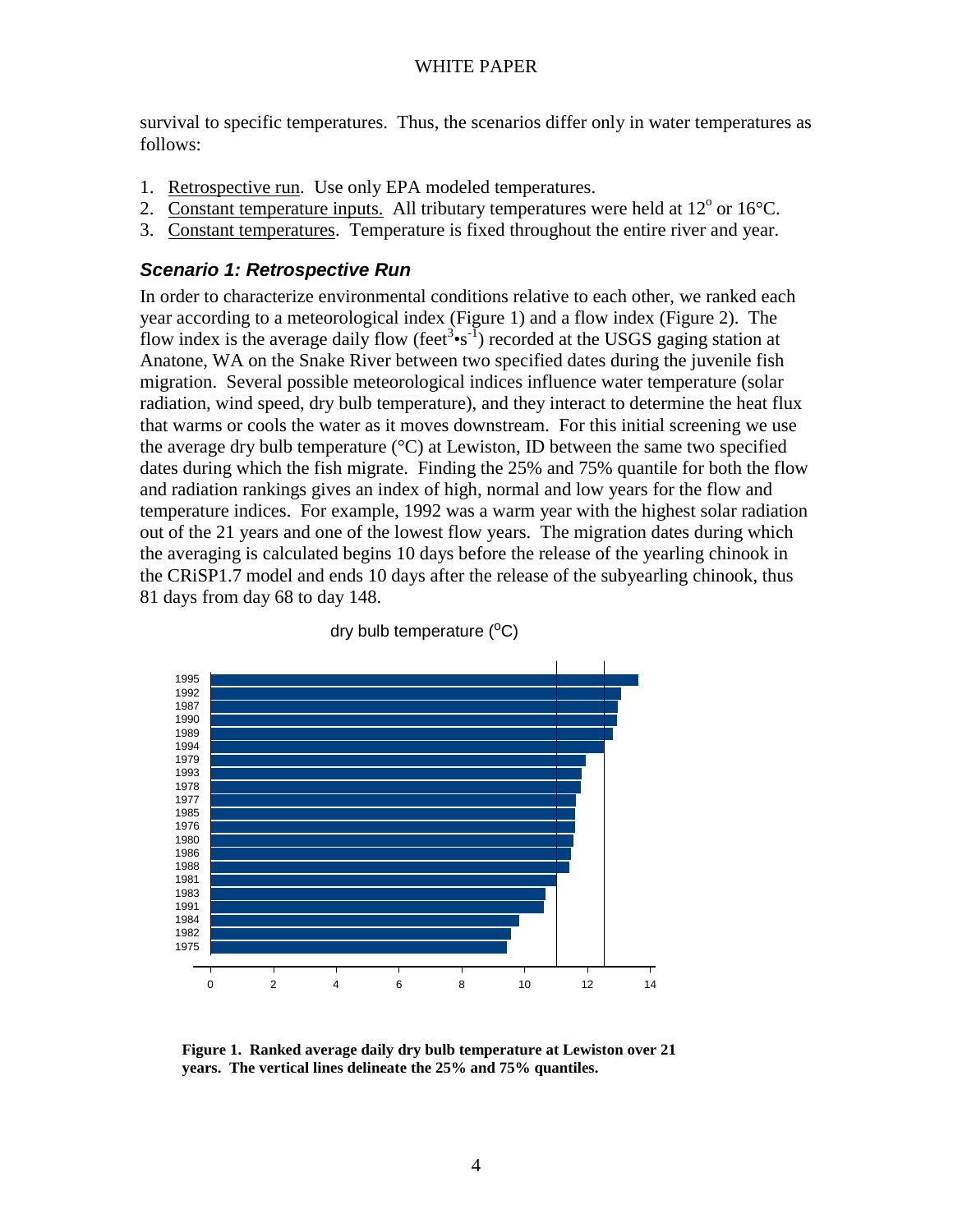Anatone Flow (cfs)



**Figure 2. Ranked average daily flows at Anatone for 21 years. The vertical lines delineate the 25% and 75% quantiles.** 

For the 21 years of flow, spill and temperatures, Figure 3 through Figure 5 depict the variability in survival as the fish move downstream from the release site at Lower Granite Dam tailrace to the Estuary. Survival is modeled for flow and temperature conditions over the years 1975-1995. The annual variability in the survival profile is greatest for steelhead (Figure 4), intermediate for yearling chinook (Figure 3) and the least for subyearling chinook (Figure 5). As a consequence of the annual variability and the total passage survival, the year-to-year variability of the percent of a release reaching the estuary is very small for subyearling chinook and very large for steelhead.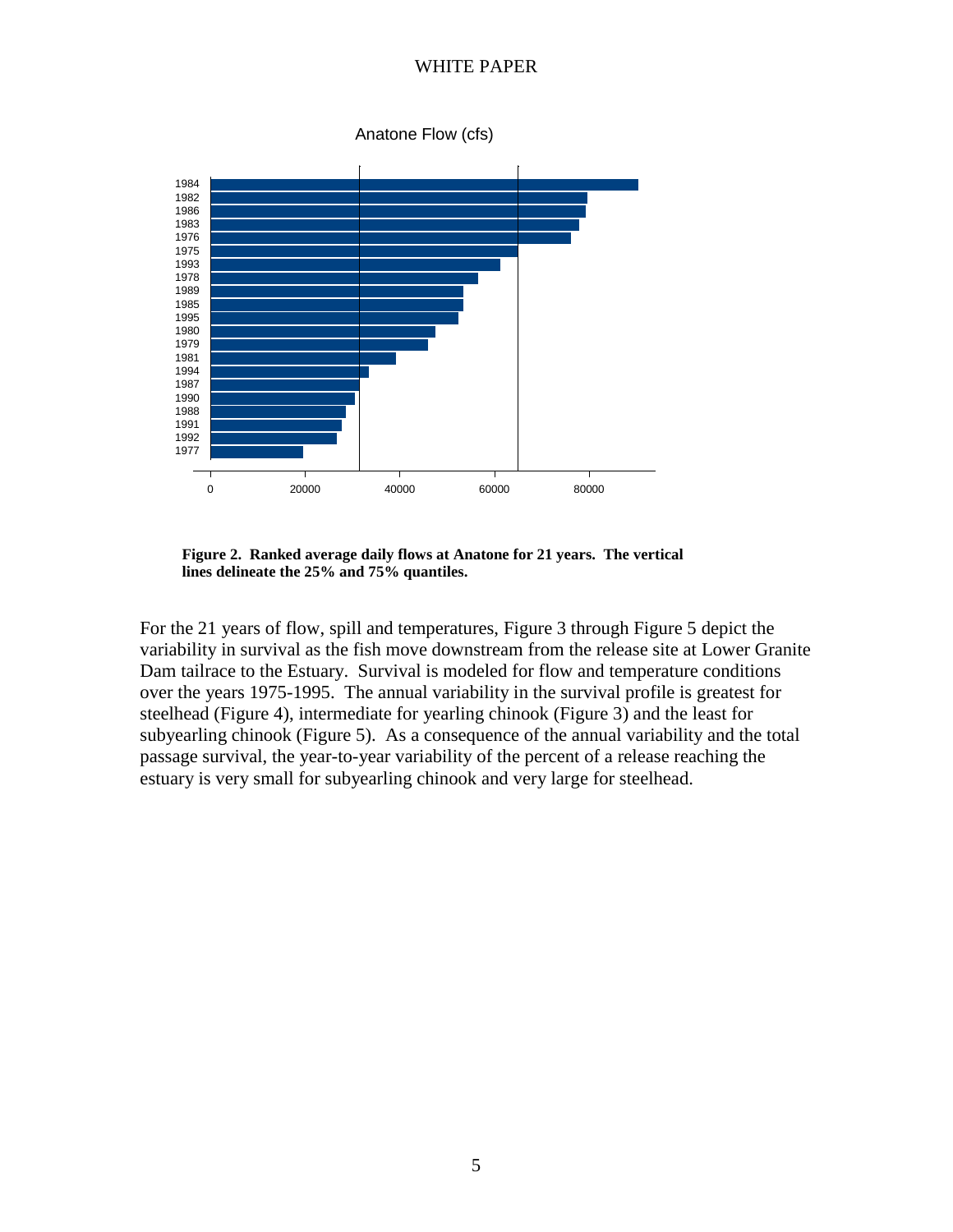Snake\_River\_ESU\_Ch1



**Figure 3. Modeled survival of yearling chinook released at Lower Granite Dam through the hydrosystem over 21 years.**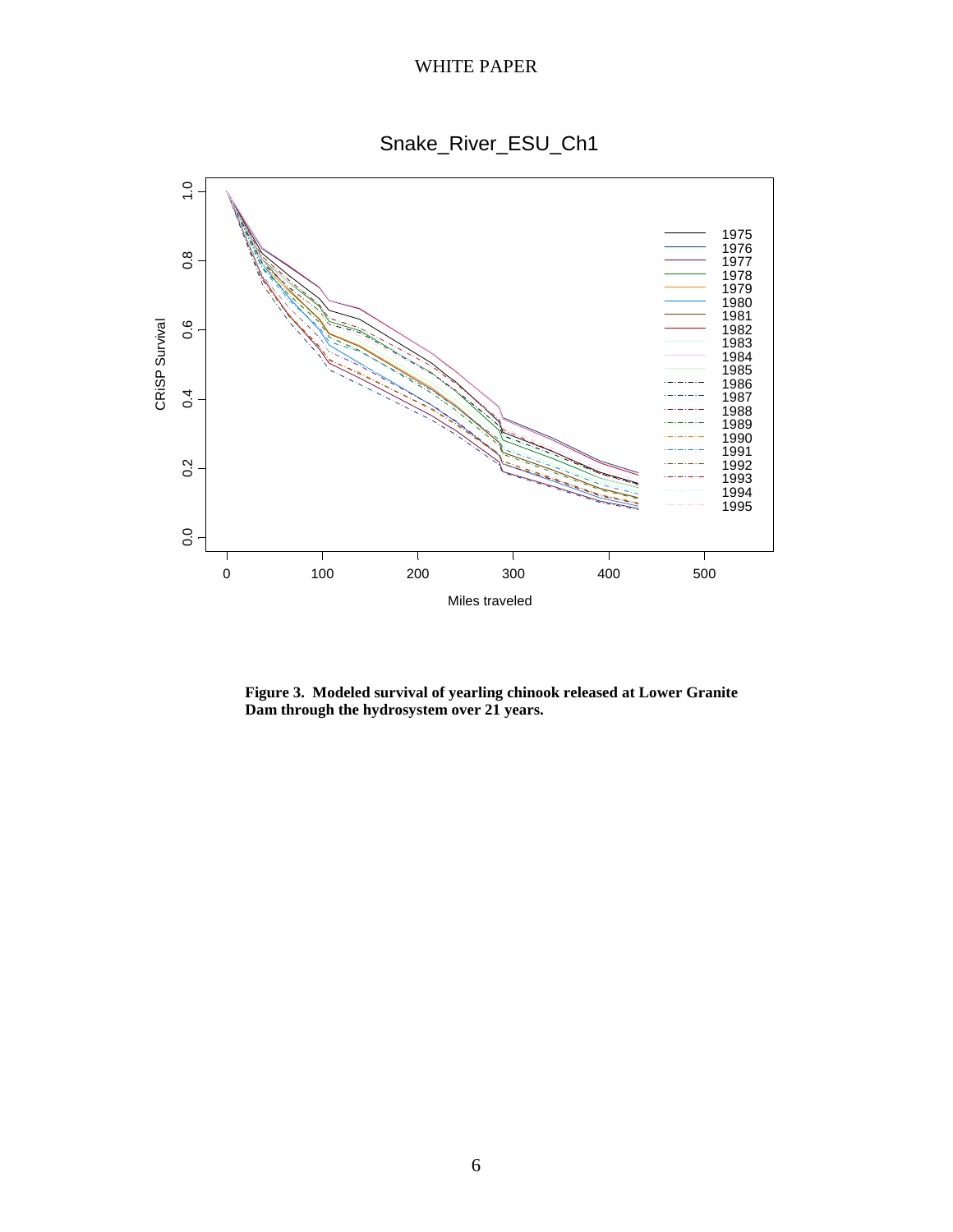



**Figure 4. Modeled survival of steelhead released at Lower Granite Dam through the hydrosystem over 21 years.**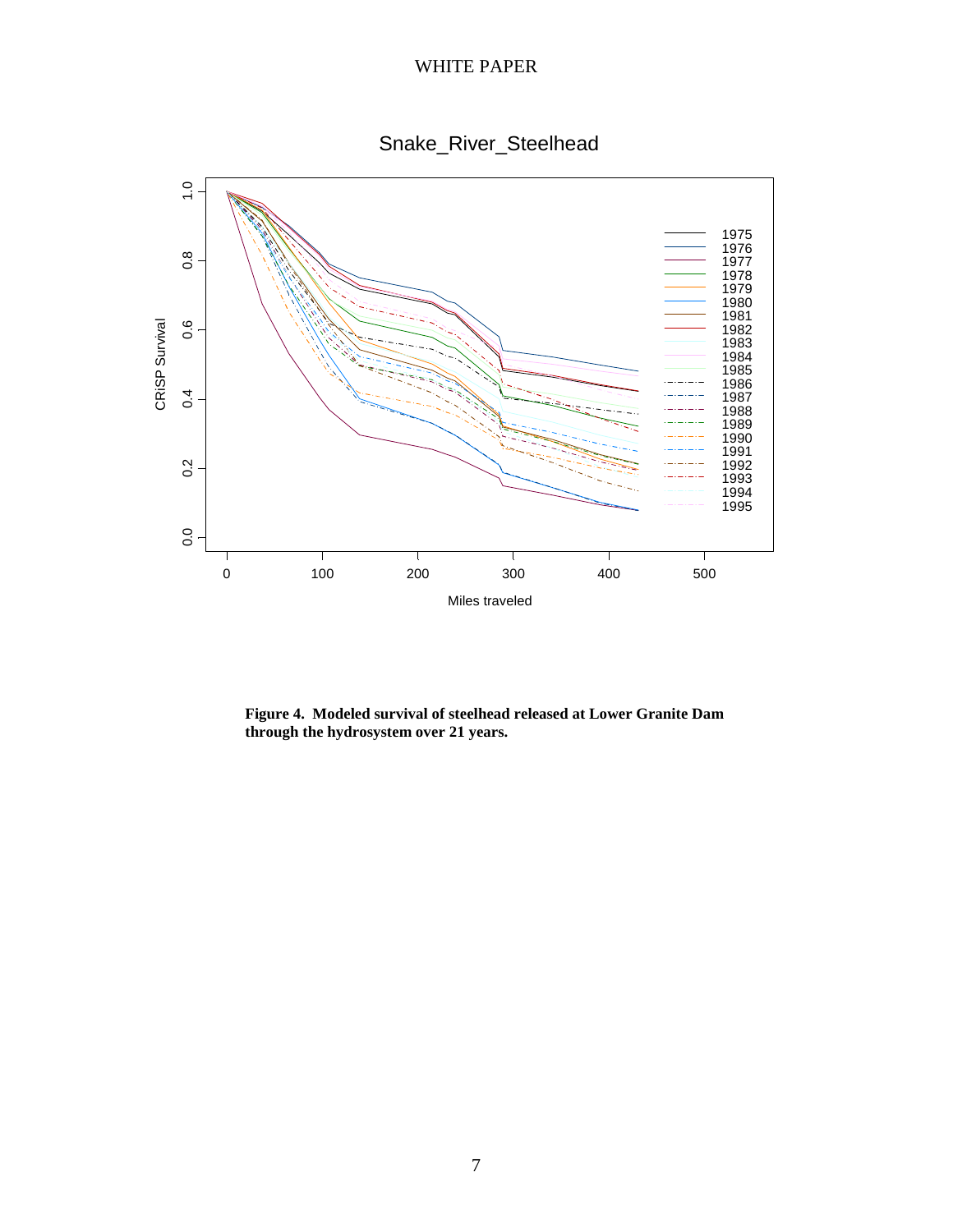Snake\_River\_Wild\_Ch0



**Figure 5. Modeled survival of subyearling chinook released at Lower Granite Dam through the hydrosystem over 21 years.** 

Figure 6 through Figure 8 show the partition of survival between the upper and lower portions of the migration each year. For each bar the upper black portion depicts survival in the upper section of the river (Lower Granite Dam tailrace to McNary Dam tailrace) and the lower orange portion depicts survival through the lower river (McNary Dam tailrace to Bonneville Dam tailrace). Yearling chinook experience equal survivals (i.e. mortalities) in both portions of the migration (Figure 6). Steelhead experience greater survival in the lower portion and greater mortality in the upper portion (Figure 7). Subyearling chinook experience greater mortality in the lower portion of their migration (Figure 8).

Note in the simulations depicted in Figure 3 through Figure 8 that the survival patterns are significantly different between species in terms of the overall survival, where the mortality is distributed over the migration, and the year-to-year variation in survival.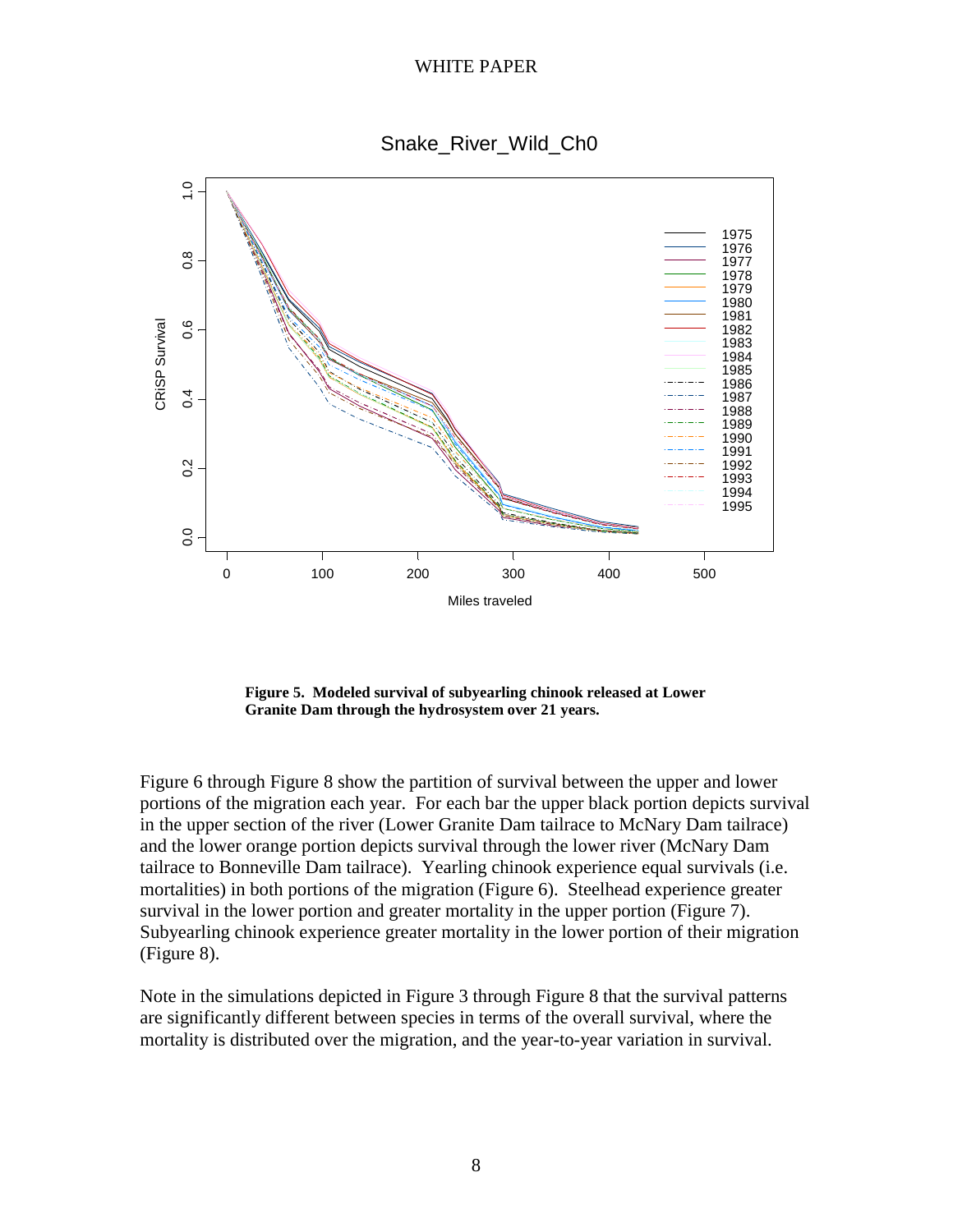





**Figure 7. Modeled steelhead survival from Lower Granite Dam to McNary tailrace (upper part of bar) and Bonneville tailrace (lower part of bar).**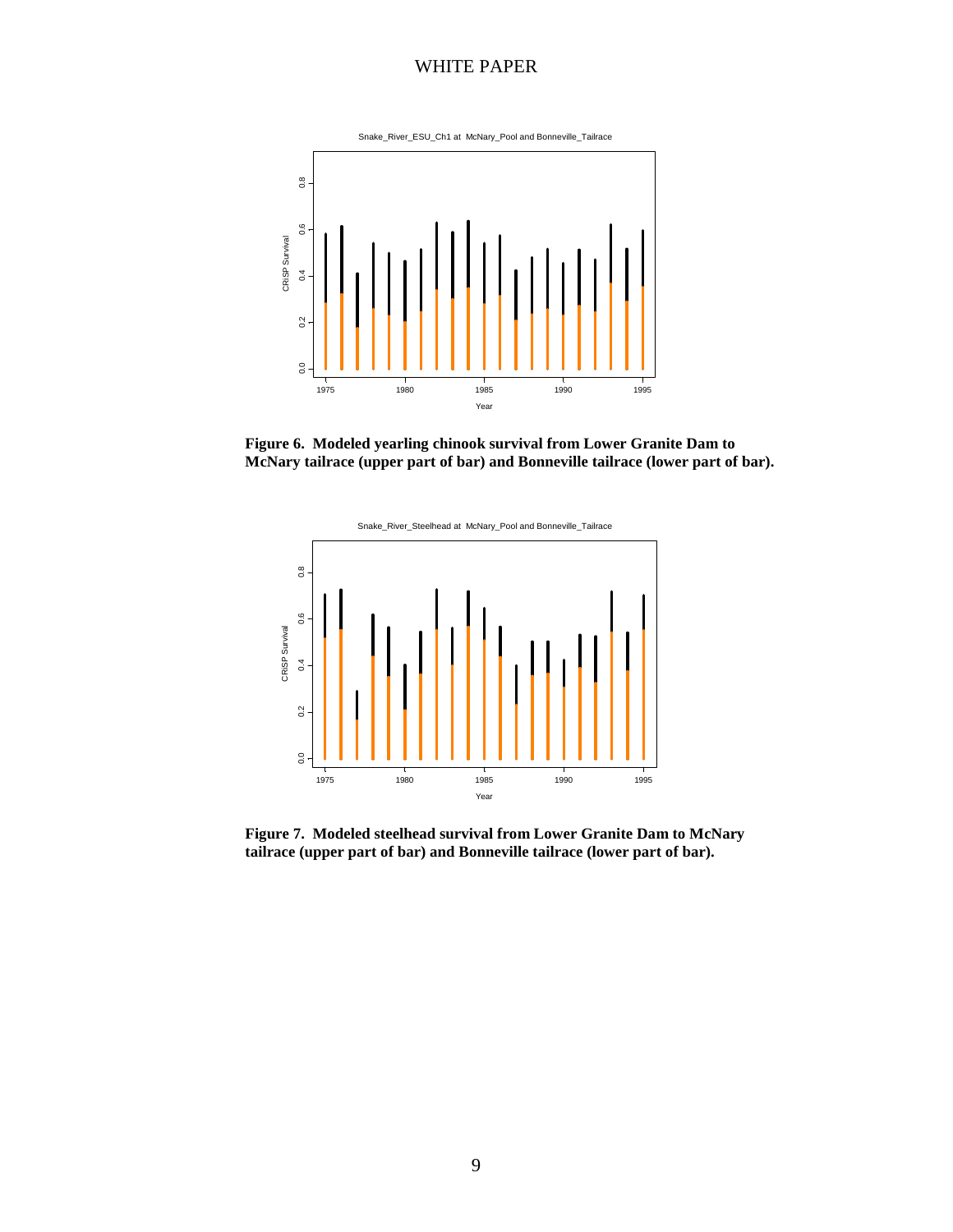

**Figure 8. Modeled subyearling chinook survival from Lower Granite Dam to McNary Tailrace (upper part of bar) and Bonneville tailrace (lower part of bar).** 

## **Scenario 2: Low temperature input**

The simulations illustrated in Figure 9 through Figure 11 explore the temperature impact of water released into the Clearwater and Snake Rivers. The river temperature was simulated with the EPA Heat Budget model fixing the inputs from the Dworshak Reservoir and the in flowing temperature at Anatone WA on the Snake River.

For subyearling chinook, a  $12^{\circ}$ C headwater temperatures results in higher survivals through the hydrosystem but the effect diminishes by the time the fish reach the lower river (Figure 9). The steelhead in 1995 (Figure 10) had the greatest difference in survival for a change in temperature. For other years the change in steelhead survival with temperature was nil as is observed for yearling chinook (Figure 11).

Thus, we note that although the 21 years of simulations were important for the determining the variability in survival over a wide range of environmental conditions, the initial conditions had little impact on fish survival to the estuary. Even with temperature inputs to the Clearwater and Snake River constrained to 12°C, survivals in the lower river barely improve  $\ll 0.1\%$  change in survival).

This is consistent with the EPA model results for Scenario 3 in which the input temperatures are constrained to be less than 16 °C. At a certain point into the Snake River system of impoundments, the frequency of temperature excursions above a threshold was essentially the same as when the observed headwater inputs were used. This means that as water moves downstream through the impoundments, the initial conditions matter less and less and current local environmental is more important. This is the result of the slow travel times of the impounded waters in the reservoirs, and the degree of warming or cooling due to head exchange with the atmosphere.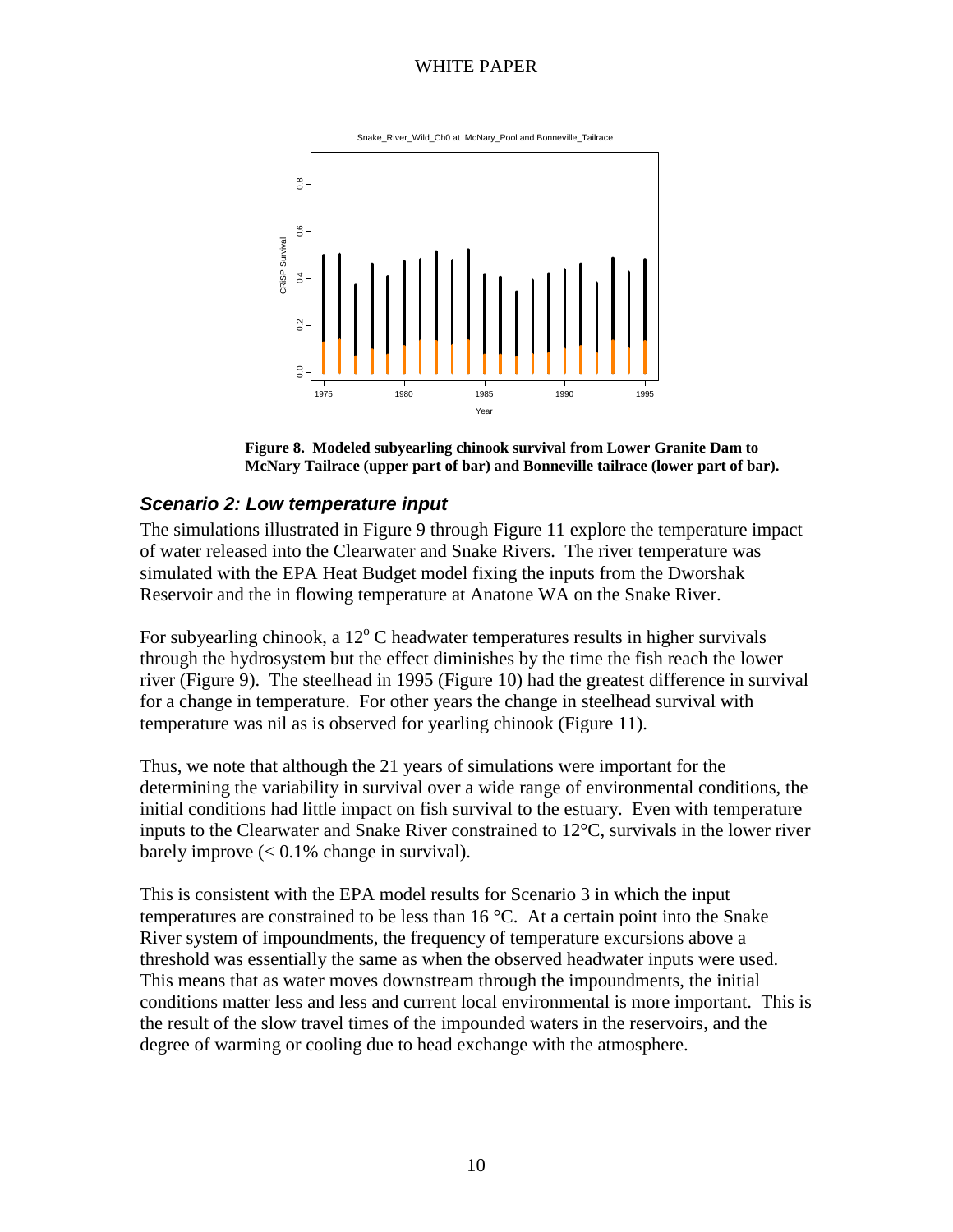Subyearling chinook 1995



**Figure 9. Constraining North Fork Clearwater and Snake River input temperatures to be ≤ 12°C or ≤ 16°C has little impact on the survival of subyearling chinook released at Lower Granite Dam.** 



**Figure 10. Constraining North Fork Clearwater and Snake River input temperatures to be**  $\leq 12^{\circ}$ **C or**  $\leq 16^{\circ}$ **C has little impact on the survival of steelhead released at Lower Granite Dam.**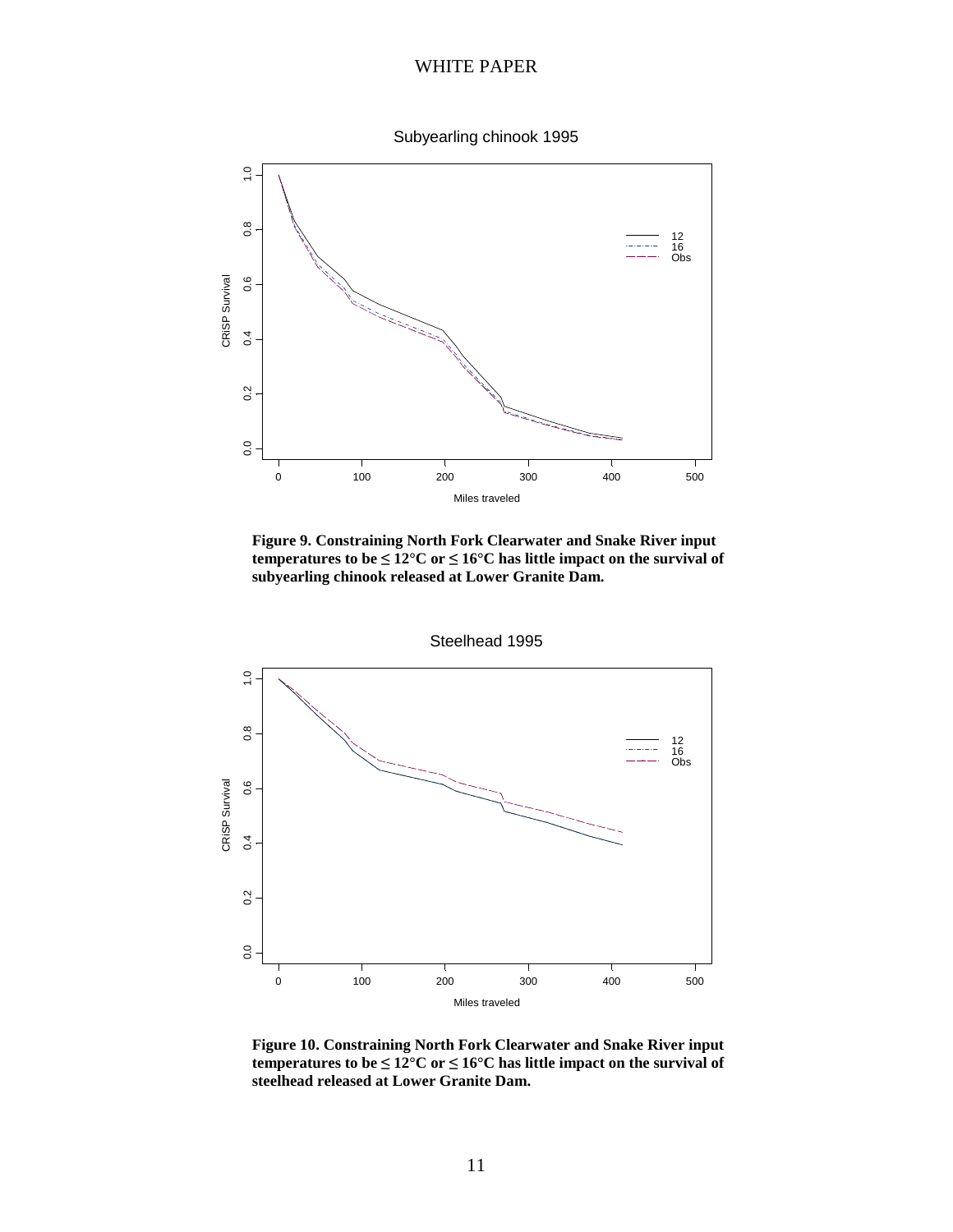

**Figure 11. Constraining North Fork Clearwater and Snake River input temperatures to be**  $\leq 12^{\circ}$ **C or**  $\leq 16^{\circ}$ **C has little impact on the survival of yearling chinook released at Lower Granite Dam.** 

### **Scenario 3: Constant Temperatures**

While Scenario 2 explores the impact of changing temperature in the headwaters, Scenario 3 explores the impact if temperature is held constant over the entire migration route. Note in Scenario 2 the headwater temperature signal is lost as the water moves downstream because of heat exchange with the atmosphere. In Scenario 3, we demonstrate the significance of the total temperature over the migration by simulating river temperatures from 5° to 25°C and using the flows and spills encountered in 1995. Under these conditions the survival of subyearling chinook can vary from near 0 to 40% (Figure 12). The steelhead simulation shows the greatest effect of temperature on survival (Figure 13) and the yearling chinook survival response to temperature is more similar to the subyearling chinook response (Figure 14).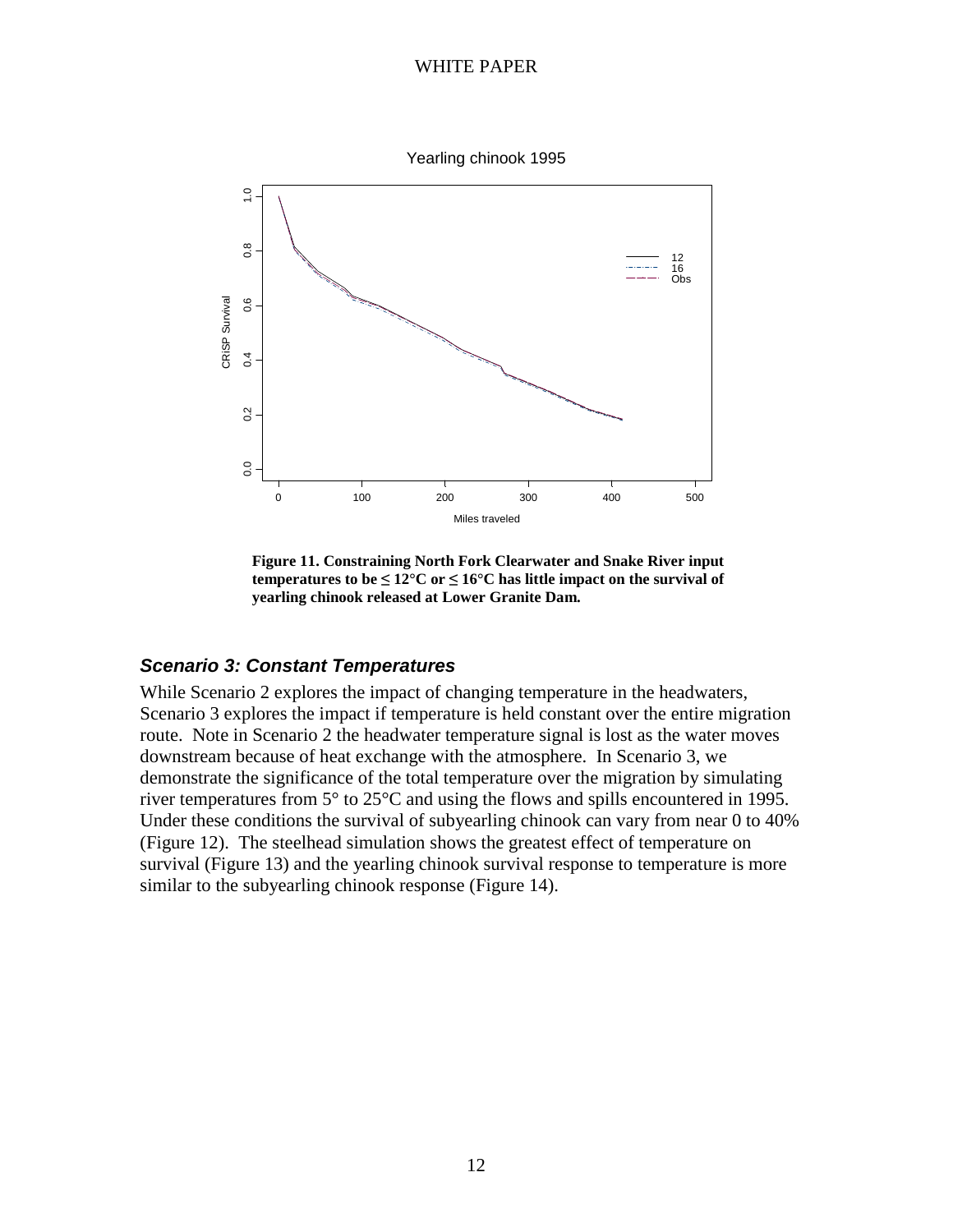



**Figure 12. Subyearling chinook survival from release to various points downstream at various five hypothetical temperature levels.** 



**Figure 13. Steelhead survival from release to various points downstream at various five hypothetical temperature levels.**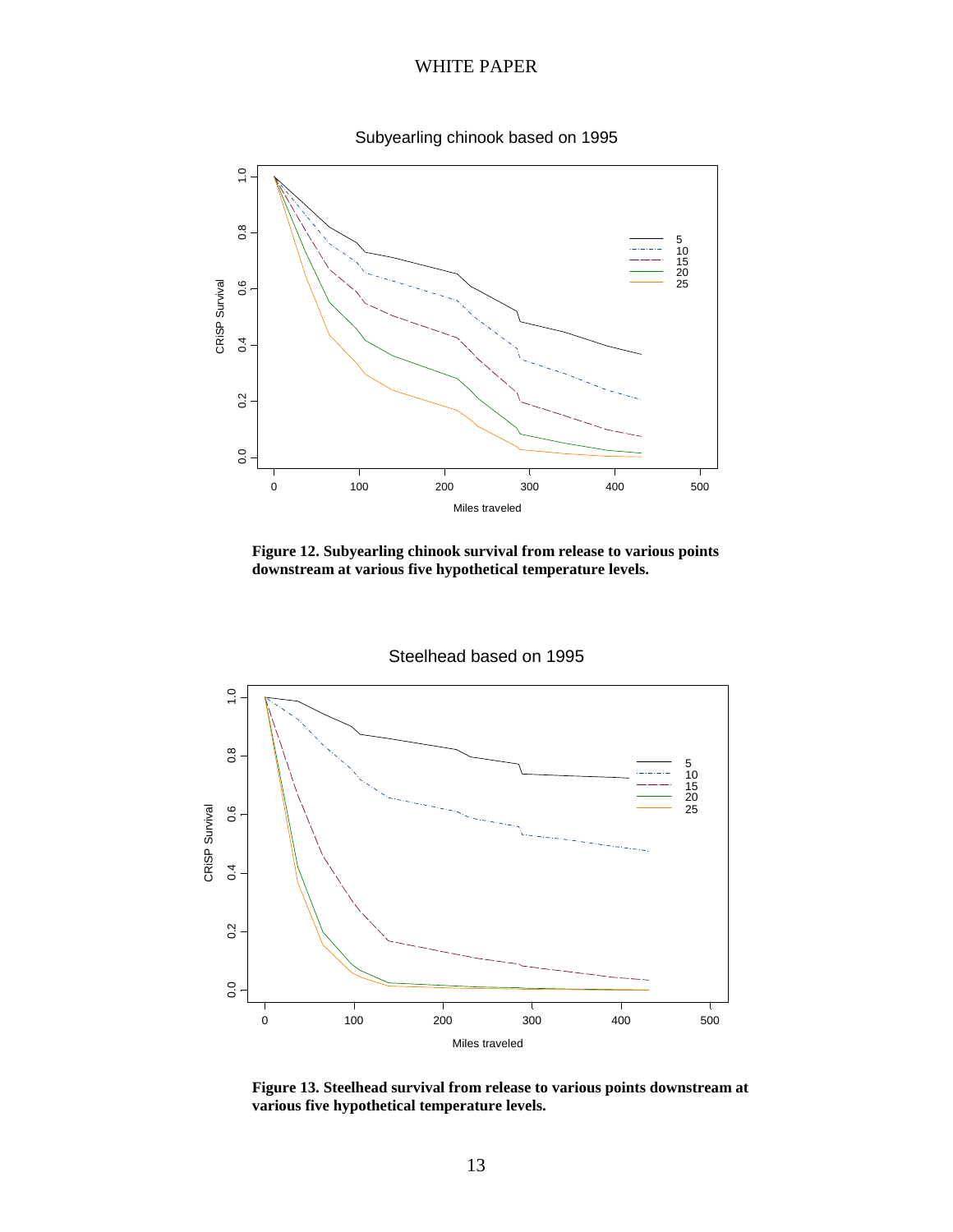

Yearling chinook based on 1995

**Figure 14. Yearling chinook survival from release to various points downstream at various five hypothetical temperature levels.** 

In practice, the temperatures cannot be controlled to the extent modeled in Scenario 3, but CRiSP1.7 does predict that within a given temperature range, the flows and spills encountered in the 21 years from 1975 to 1995 can account for some variability in survival. This is illustrated for the subyearling chinook survival between Lower Granite and McNary dams (Figure 15). Assuming constant water temperatures over the river, for increments between  $5^{\circ}$  and  $20^{\circ}$ C, the simulated survivals to McNary Dam range  $\pm 5\%$ . The variation is a result mostly of year-to-year differences in spill and the hydrosystem configuration.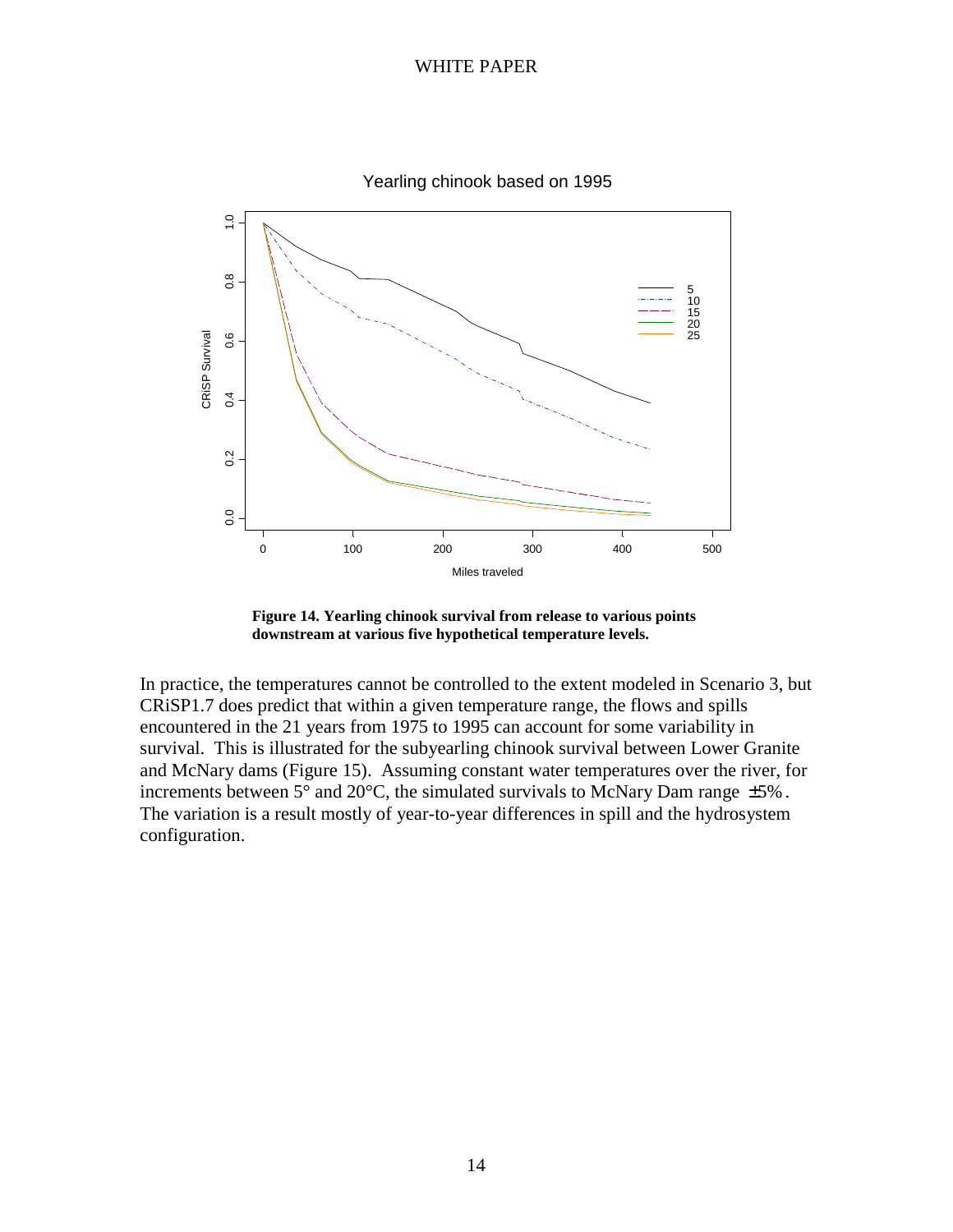Subyearling chinook



**Figure 15. Variability in survival to McNary from Lower Granite Dam for subyearling chinook across a range of five hypothetical river temperatures. The range of variation at each temperature is a result of using flow and spill conditions between the years 1975 to 1995.** 

## **Discussion**

Although the EPA Heat Budget model does not account for vertical stratification of the water column, which may allow salmonids to seek preferred temperatures and increase Lower Granite Reservoir survival, it does allow for various input scenarios to be examined that include the delivery of temperature controlled water from the headwaters and storage reservoirs. Survival is sensitive to temperatures encountered throughout the river system; however the importance of input temperatures on local conditions diminishes quickly as the water moves through the reservoirs of the Snake and Columbia rivers. Even with complete control of headwater temperatures, such that temperature inputs never exceed specific values, the temperatures downstream are not significantly impacted because of the strong influence of atmospheric heat exchange. This is not readily apparent for the yearling chinook and the steelhead that travel early and thus are not influenced by scenarios that release cool water into the Snake River in the summer. However, subyearling chinook that travel during the warmer days would have some survival benefit initially, but cool water releases from upriver do not influence survival during travel in the lower reaches of the Snake and Columbia.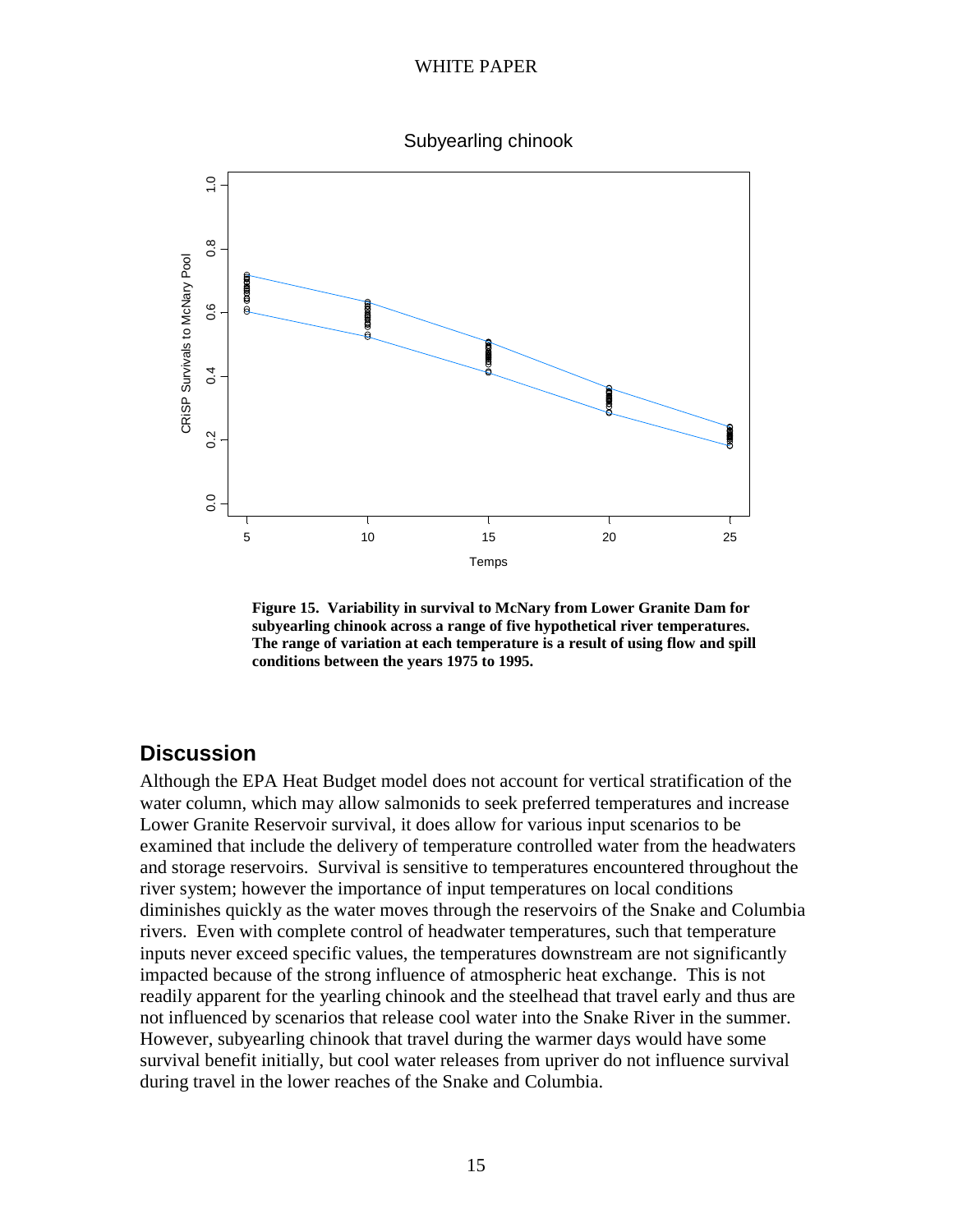The relationship of specific environmental conditions to the survival of the fish is dictated by numerous interactions encoded in the EPA/CBR models. However, during the fish migration certain environmental conditions are more important than others. For example, subyearling chinook survival is linearly correlated with dry bulb temperature (p  $= 0.00695$ ) and solar short-wave radiation (p  $= 0.0369$ ) at Lewiston as shown in Figure 16 . Of the three runs the subyearling chinook migration occurs the latest in the season and thus the fish encounter longer, warmer days. Yearling chinook survivals are also related to the dry-bulb temperatures ( $p < 0.03$ , see Figure 18) but not to the solar shortwave radiation levels. A similar pattern exists for steelhead (Figure 17).



**Figure 16. Subyearling survival to MCN related to four atmospheric conditions: "***solar* **radiation", "***atmo***spheric long wave radiation", "***dry* **bulb temperature", "***wind* **speed". ". R<sup>2</sup> and** *p* **for the drawn linear relationship are included (respectively) in the title. Green dots (shaded points on left) represent lower 25% quartile and red dots (shade points on right) represent upper 75% quartile.**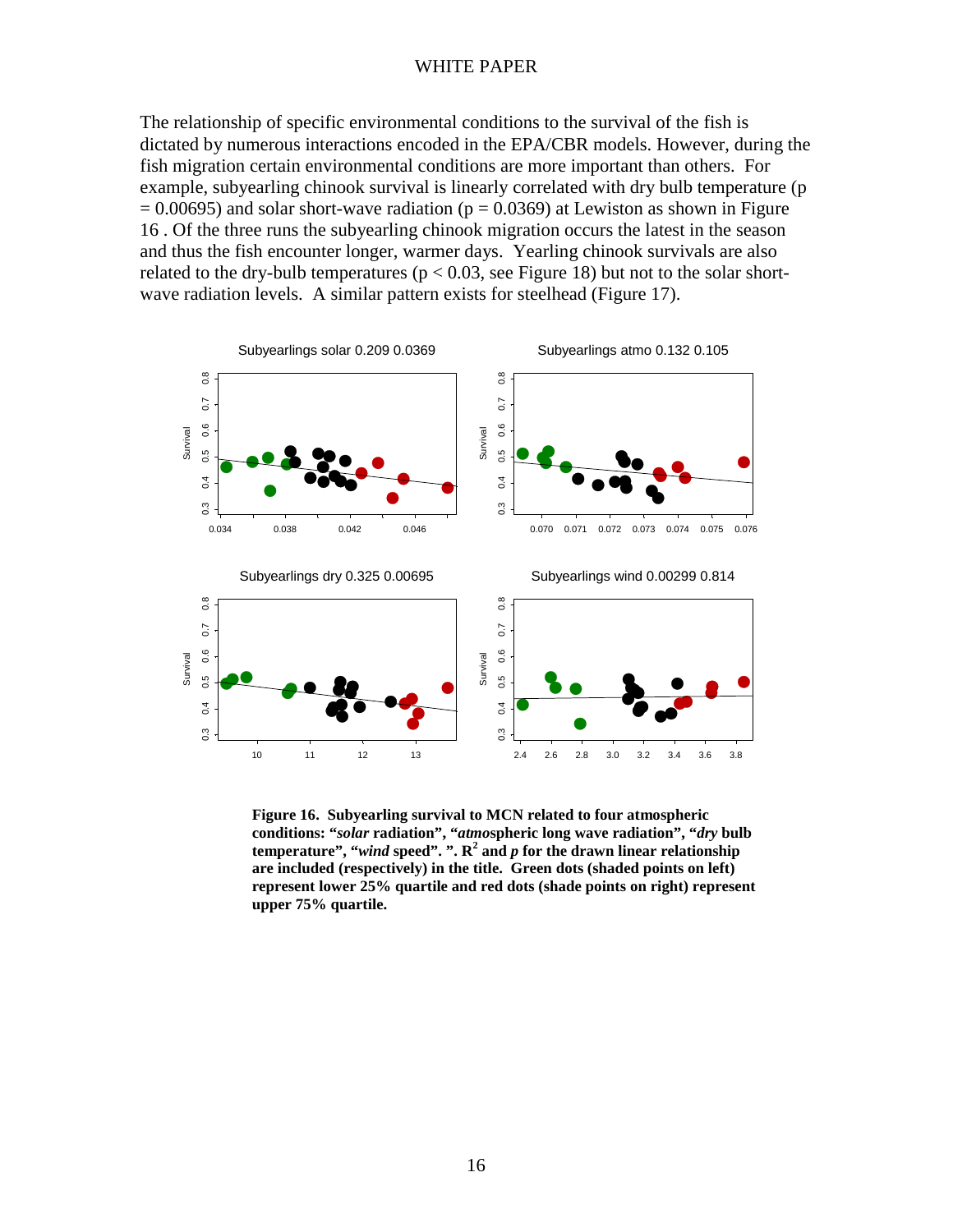

**Figure 17. Steelhead survival to MCN to related to four atmospheric conditions: "***solar* **radiation", "***atmo***spheric long wave radiation", "***dry* **bulb temperature", "***wind* **speed". ". R<sup>2</sup> and** *p* **for the drawn linear relationship are included (respectively) in the title. Green dots (shaded points on left) represent lower 25% quartile and red dots (shade points on right) represent upper 75% quartile.**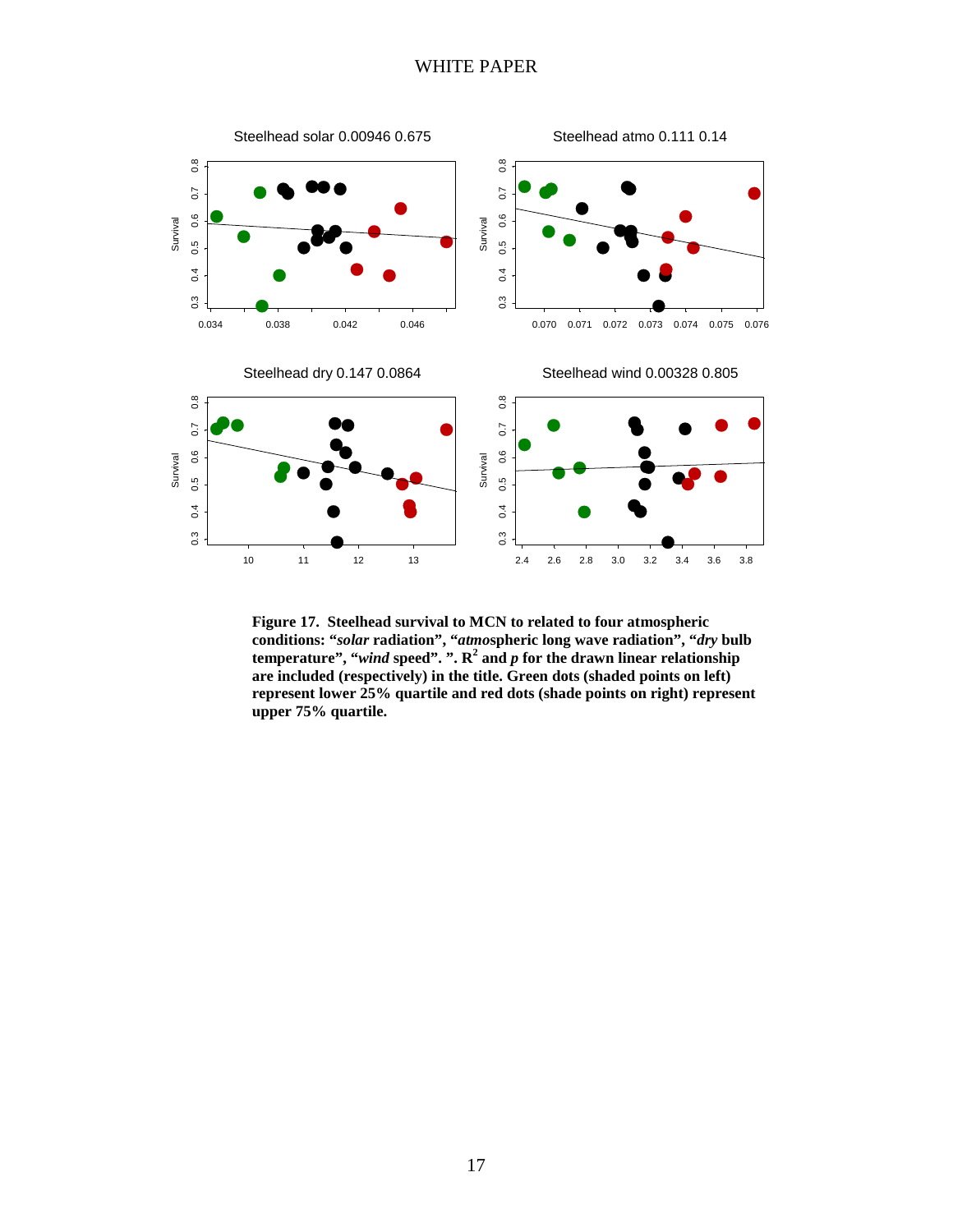

**Figure 18. Yearling chinook survival to MCN related to four atmospheric conditions: "solar radiation", "atmospheric long wave radiation", "dry bulb temperature", "wind speed". ". R2 and p for the drawn linear relationship are included (respectively) in the title. Green dots (shaded points on left) represent lower 25% quartile and red dots (shade points on right) represent upper 75% quartile.**

Figure 19 shows the wide range of flows and average daily air temperatures encountered during the 21 year modeling period. Flows ranged over a factor of four and average daily air temperatures varied across 4°C. A general pattern exists where years with high flow tend to have lower temperatures. This can be used to distinguish high/low flow years as well as warm/cool seasons.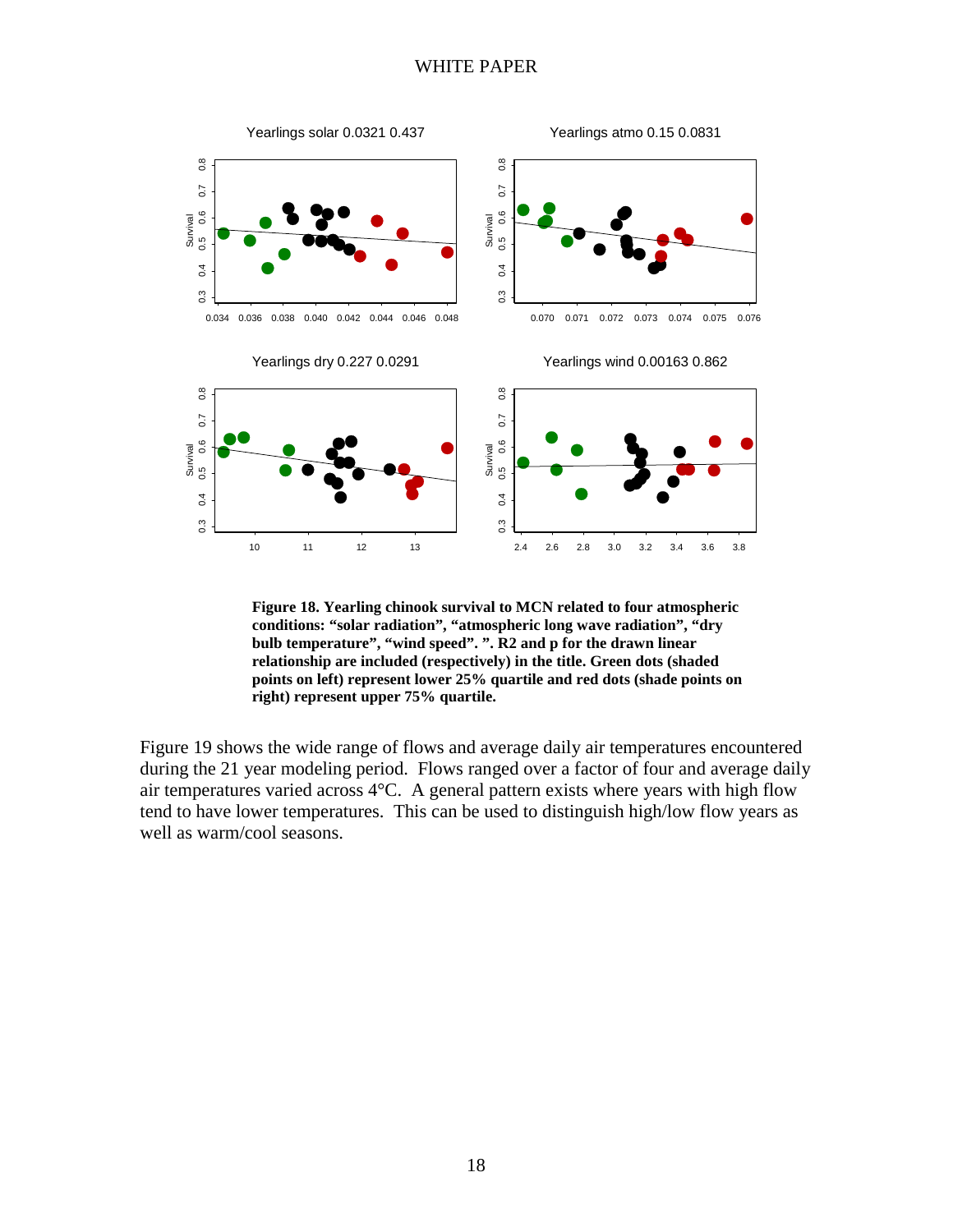

Environmental conditions from day 68 to day 148

**Figure 19. Environmental variables over 21 years. Lewiston average air temperatures (°C) and Anatone, Snake River flows (cfs) during the 81 day modeling window. Year 1990 and 1997 appear to overlap slightly. Example: 1976 was a high flow year with moderate air temperatures. Year 1977 was a very low flow year with moderate air temperatures.**